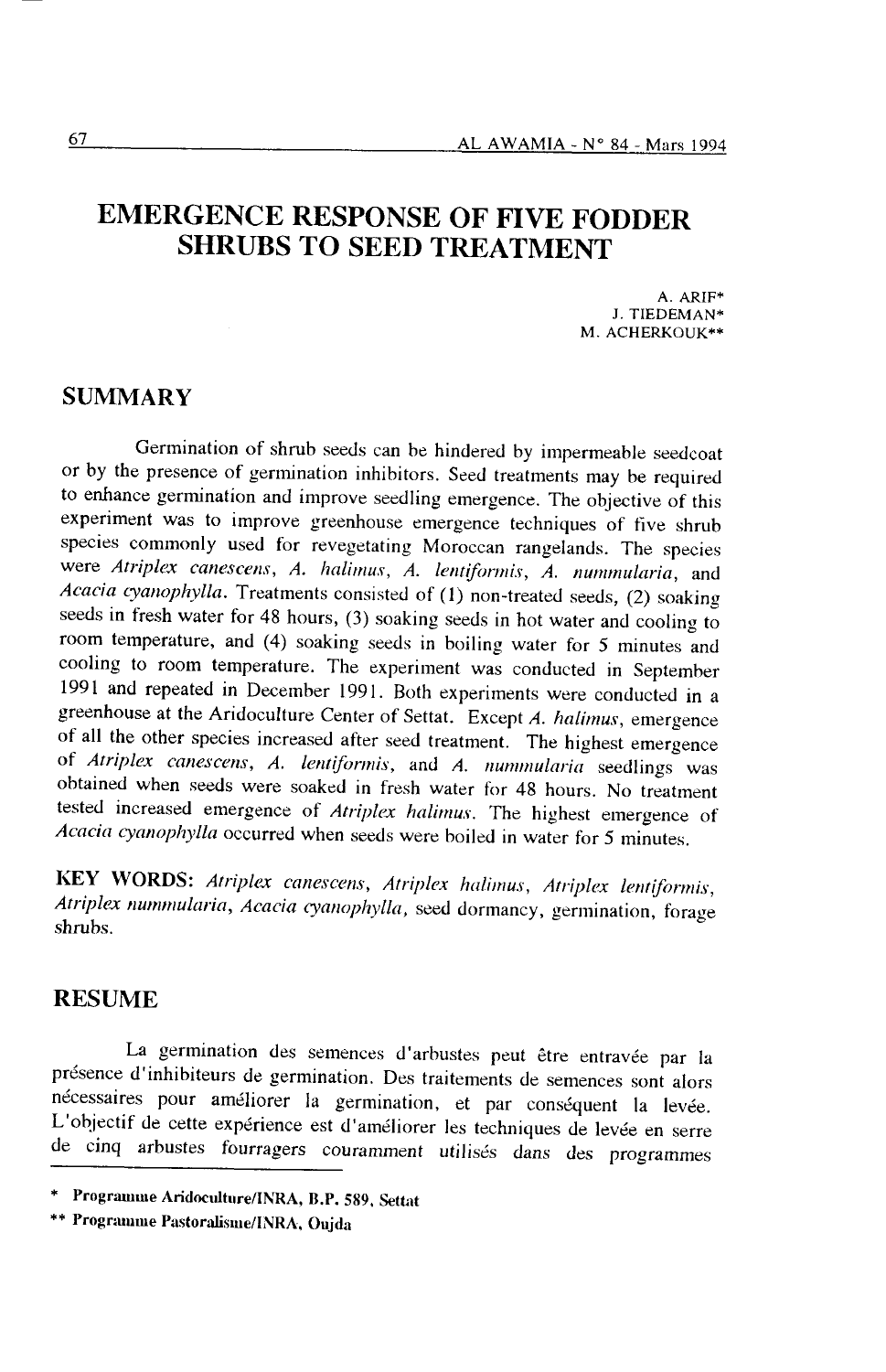d'amélioration pastorale au Maroc. Les espèces utilisées sont Atriplex canescens, A. halimus, A. lentiformis, A. nummularia, et Acacia cyanophylla. Les traitements étaient: (1) semences non traitées, (2) trempage de semences dans I'eau fraîche pendant 48 heures, (3) trempage de semences dans l'eau chaude, (4) trempage de semences dans l'eau bouillante pendant cinq minutes. L'expérience a été conduite en septembre l99l et répétée en Décernbre 1991. Les deux expériences ont été conduites en serre au Centre Aridoculture de Settat. A l'exception de A. halimus, la levée de toutes les autres espèces a été améliorée par au moins un des traitements. La plus haute levée de plantules d'Atriplex canescens, A. lentiformis, et A. nummularia a été obtenue quand les semences ont été trempées dans l'eau fraîche pendant 48 heures. La levée d'Acacia cyanophylla a été meilleure quand les semences ont été trempées dans I'eau bouiilante pendant cinq minutes. Les semences d'Atriplex halimus n'ont nécessité aucun des traitements pour augmenter la levée de cette espèce.

MOTS CLES: Atriplex canescens, Atriplex halimus, Atriplex lentiformis, Atriplex nummularia, Acacia cyanophylla, dormance, germination, arbustes fourragers.

# INTRODUCTION

Shrub species used to revegetate rangelands in Morocco include Atriplex nummularia, A. canescens, A. halimus, A. lentiformis, and Acacia cyanophylla. Seed germination of these shrubs can be hindered by impermeable seedcoat or by the presence of germination inhibitors such as salt in the case of Atriplex seeds. Seed treatments may be required to enhance germination, and various methods are used for this purpose. Atriplex seeds are usually soaked in fresh water at room temperature for 24 to 48 hours to remove salts (Le Houérou and Pontanier 1987). Soaking seeds in fresh water for two hours removed salts and improved germination of Atriplex canescens (Vories 1981). Also, seeds of *Atriplex canescens* should be dewinged because the bracts contain 10% saponin, a germination inhibitor (Nord and van Atta 1960). Vora (1989) found that soaking seeds in concentrated sulfuric acid significantly increased emergence of 24 native shrub species in Texas. He showed that soaking seeds in either distilled water or gibberellic acid was not as effective as acid treatments. Shaybany and Rouhani (1976) found that seeds of Acacia cyanophylla when treated with concentrated acid for 90 minutes had 99% germination after 6 days. They also reported that soaking seeds in boiling water for five minutes gave 95% germination.

Our objective is to improve greenhouse emergence techniques of five shrub species commonly used for revegetating Moroccan rangelands.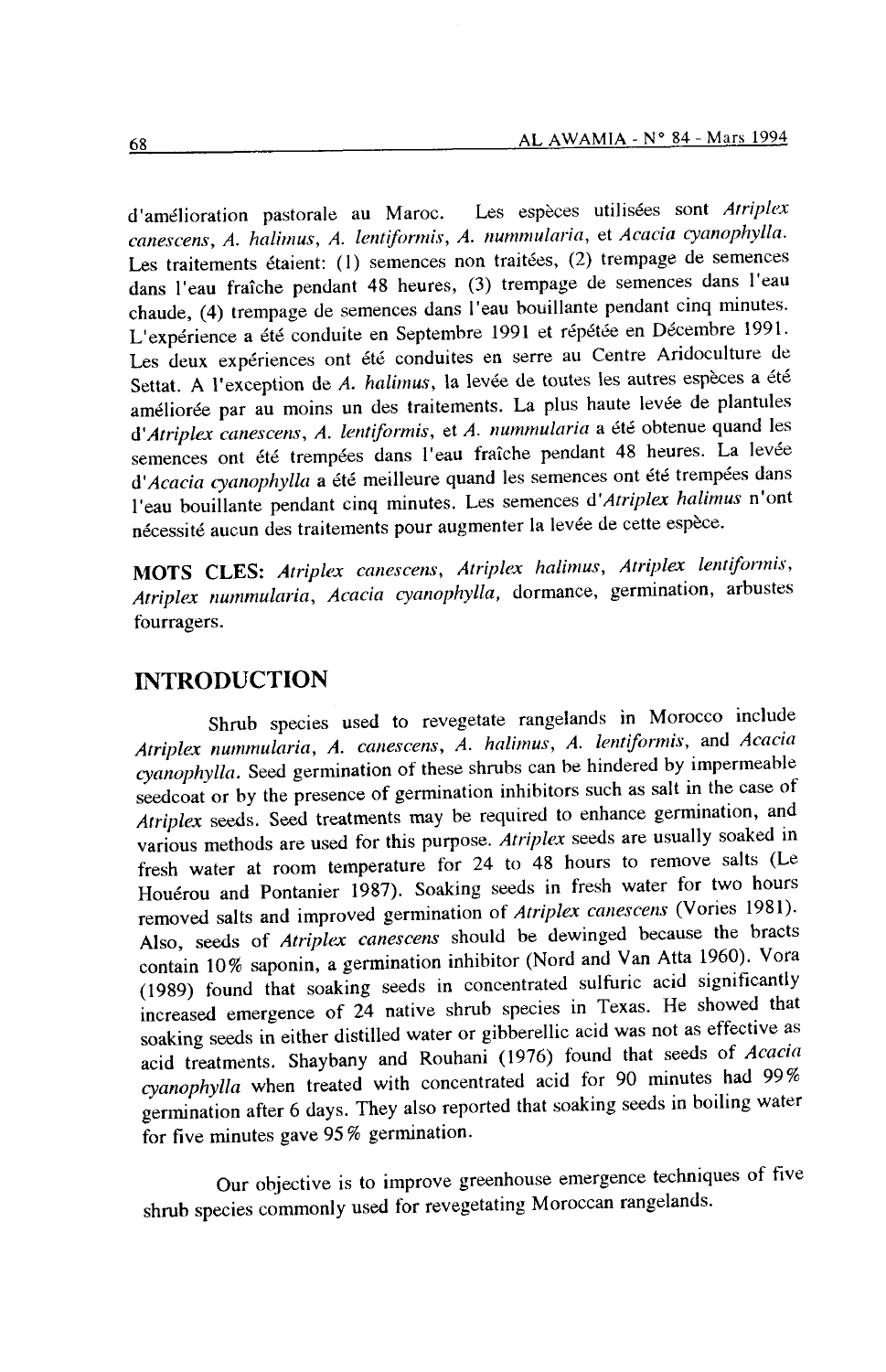## MATERIALS AND METHODS

This experiment was conducted in a greenhouse at the Aridoculture Center of Settat. Five species were used: Atriplex canescens, A. halimus, A. lentiformis, A. nummularia, and Acacia cyanophylla. Atriplex seeds were obtained from the Seed Production Center of Khmis M'touh. Atriplex canescens seeds were dewinged to increase germination. Acacia seeds were harvested from a nearby plantation. These species will be referred to as ATCA, ATHA, ATLE, ATNU, ACCY, respectively. Treatments consisted of (l) nontreated seeds, (2) soaking seeds in fiesh water for 48 hours, (3) soaking seeds in hot water and cooling to room temperature, and (4) soaking seeds in boiling water for 5 minutes and cooling to room temperature. Beakers were filled at a ratio of three-fourths water and one-fourth seeds by volume. The experiment was laid out as a completely randomized blocks design with 5 replications. The treatment design was a 5x4 factorial. Ten treated seeds were sown in plastic pots (12 x 15 cm) at 1 cm depth. Pots were filled with a clay loam soil that was sterilized at 170 C for 3 h. Plastic pots were irrigated to field capacity every other day. The experiment was conducted in September 1991 and repeated in December 1991. Temperature within the greenhouse varied between 13 and 22"C. Seedling counts started one week after planting and continued every three days over a period of 30 days when no further emergence occurred. Total emergence was expressed as percentage of initial number of seeds planted. No transformation of the data was necessary. A standard analysis of variance was performed on the data, and the least significant difference test (LSD) was used to compare treatment means (Steel and Torrie 1980).

### RESULTS AND DISCUSSION

There was a significant treatment effect  $(P<0.05)$  on emergence of all species, but a significant date by treatment interaction  $(P < 0.05)$ . September and December experiments were thus analyzed separately (Tables l, 2).

Species reacted differently to seed treatments. We found that at least one treatment was better than the control for all species except Atriplex halimus. Soaking seeds in fresh water for 48 hours was most effective for Atriplex canescens, A. lentiformis, and A. nummularia. Boiling seeds in water for 5 minutes was least effective for Atriplex where there was nearly no emergence (Tables 1, 2). No treatment method improved emergence of *Atriplex* halimus. The highest emergence of Acacia cyanophylla was obtained when seeds were boiled in water for 5 minutes (Tables 1, 2). Results for Acacia were similar to those obtained by Shaybany and Rouhani (1976). These authors did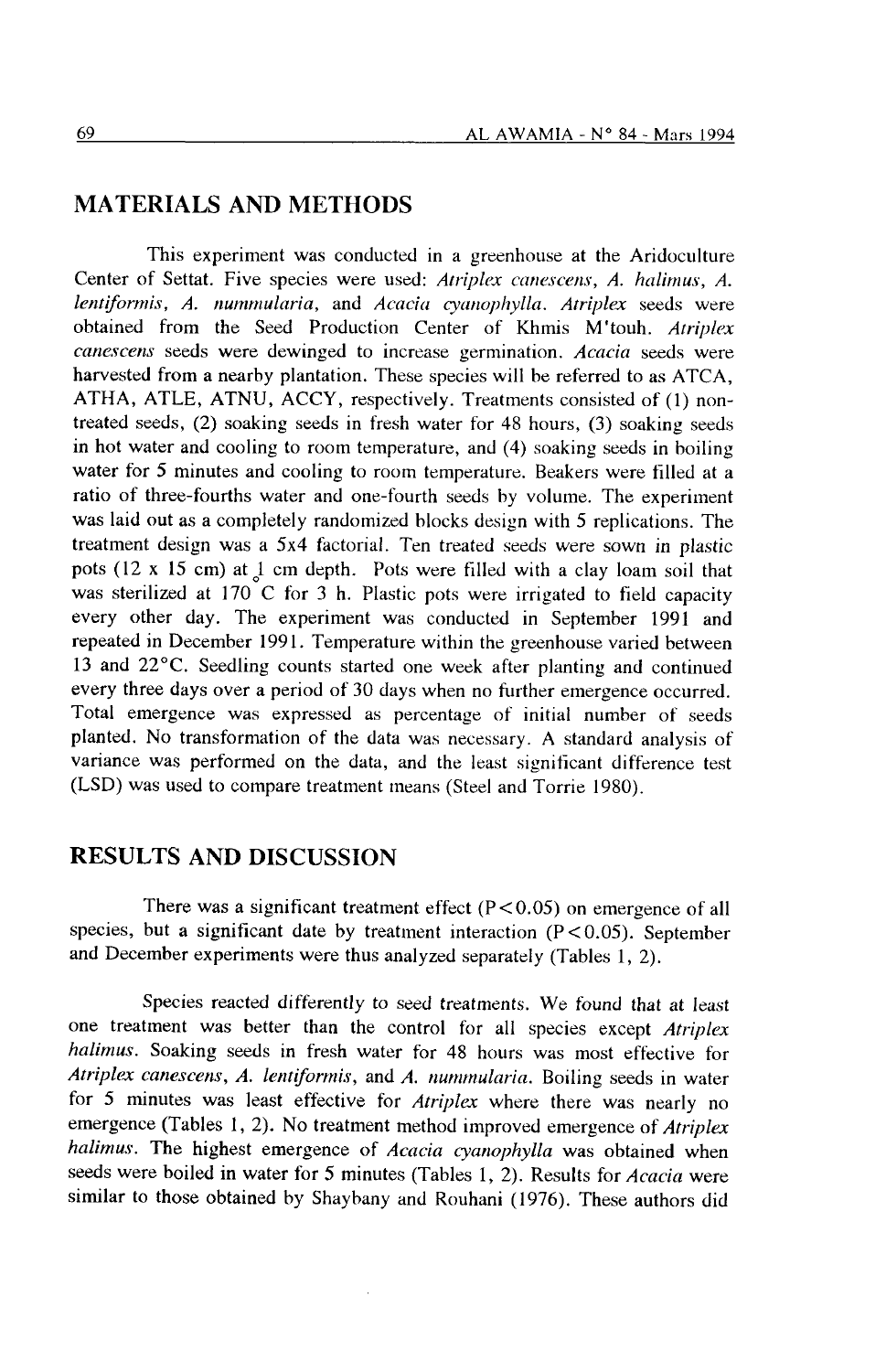not find any significant difference between boiling Acacia seeds for 5 or 10 minutes.

| Seed treatments                                   | Species                     |                             |                             |                             |                            |  |  |
|---------------------------------------------------|-----------------------------|-----------------------------|-----------------------------|-----------------------------|----------------------------|--|--|
|                                                   | <b>ATCA</b>                 | <b>ATHA</b>                 | ATLE                        | ATNU                        | <b>ACCY</b>                |  |  |
| Fresh Water<br>None<br>Hot Water<br>Boiling Water | 36.0<br>24.0<br>20.0<br>0.0 | 32.0<br>29.3<br>29.3<br>0.0 | 22.7<br>10.7<br>26.7<br>0.0 | 54.7<br>26.7<br>40.0<br>0.0 | 5.3<br>5.3<br>80.0<br>81.3 |  |  |
| LSD (5%)                                          | 10.0                        | 13.1                        | 10.7                        | 8.6                         | 12.8                       |  |  |

Table l. Percent emergence from September 1991 experiment.

# Table 2. Percent emergence from December 1991 experiment.

| Seed treatments                                   | Species                     |                             |                             |                             |                            |  |
|---------------------------------------------------|-----------------------------|-----------------------------|-----------------------------|-----------------------------|----------------------------|--|
|                                                   | <b>ATCA</b>                 | ATHA                        | <b>ATLE</b>                 | <b>ATNU</b>                 | <b>ACCY</b>                |  |
| Fresh Water<br>None<br>Hot Water<br>Boiling Water | 40.0<br>22.5<br>30.0<br>0.0 | 17.5<br>27.5<br>27.5<br>0.0 | 20.0<br>12.5<br>17.5<br>0.0 | 70.0<br>50.0<br>42.5<br>2.5 | 2.5<br>0.0<br>12.5<br>57.5 |  |
| LSD (5%)                                          | 16.5                        | 20.3                        | 17.7                        | 17.5                        | 12.8                       |  |

# **CONCLUSION**

Emergence of shrubs can be improved by seed treatment. Satisfactory results were obtained when seeds of Acacia cyanophylla were boiled in water for five minutes. Highest emergence of Atriplex canescens, A. lentiformis, and A. nummularia seedlings was obtained when seeds were soaked in fresh water for 48 hours. Emergence of Atriplex halimus was not improved by any of the treatments.